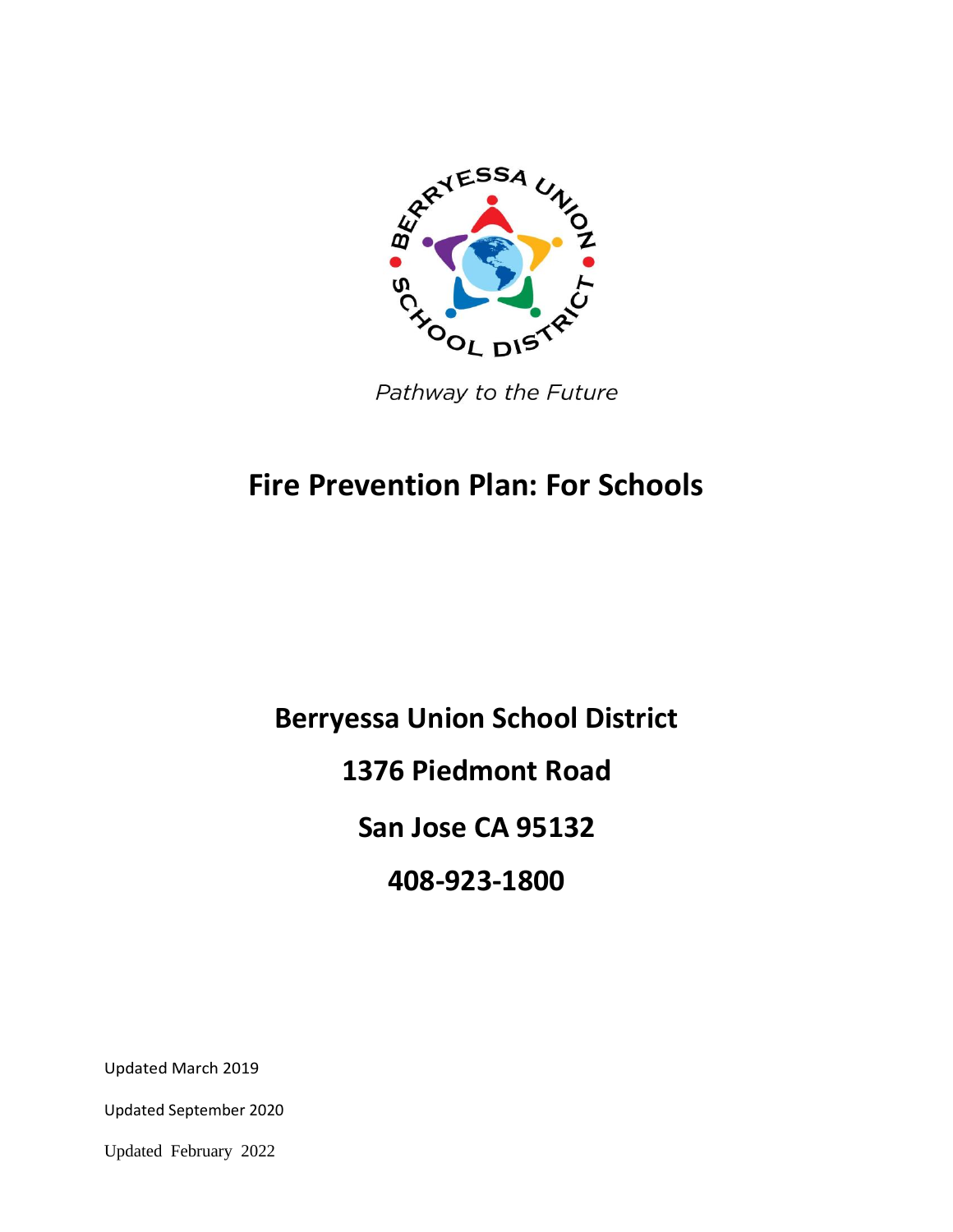# **FIRE PREVENTION PLAN FOR SCHOOL SITES**

#### **Purpose**

To protect our employees, students, and occupants from the dangers of fire, Berryessa Union School District has developed a fire prevention plan to reduce the risk of potential injuries, death and property damage. This plan's purpose is to identify and control fire hazards.

#### **Authority**

California Code of Regulations, Title 8, Section 3221

OSHA Regulation 1910.39 Fire Prevention Plans

# **BUILDING PROFILE AND FIRE SAFETY SYSTEMS**

Berryessa Union School District serves PreK-8th grade students in Santa Clara County. The District serves a community of approximately 45,000 homes and has almost 7,200 students enrolled in kindergarten through eighth grade. More than 800 certificated and classified Berryessa employees work daily at 10 elementary schools and three middle schools as teachers, administrators, and other support staff.

The Administrative Offices consist of a main district office building located at 1376 Piedmont Road San Jose, CA. and the BUSD Corporation Yard located at 945 Piedmont Road, San Jose, CA.

# **ALARMS & EVACUATION SYSTEMS**

**Alarm Systems** Main Fire Alarm Control Panel Fire Alarm pulls

**Type of Alarm** Single Stage Two Stage Interconnected Smoke Alarms

#### **Fire Protection Devices**

Smoke Alarms (Battery or hardwire in units) Emergency Lighting (Battery powered) Smoke Detectors (Alarm System) Carbon Monoxide Detectors Heat Detectors Fire Extinguishers Evacuation Communications System (PA) Voice Communication System Kitchen Hood Suppression System **Other** 

#### **Evacuation Information**

All sites have designed assembly areas during an evacuation. Re-Entry Procedures: Wait for approval from Fire Official or Incident Commander.

**UTILITY PROVISIONS Electrical, Utility & Fuel Supplies**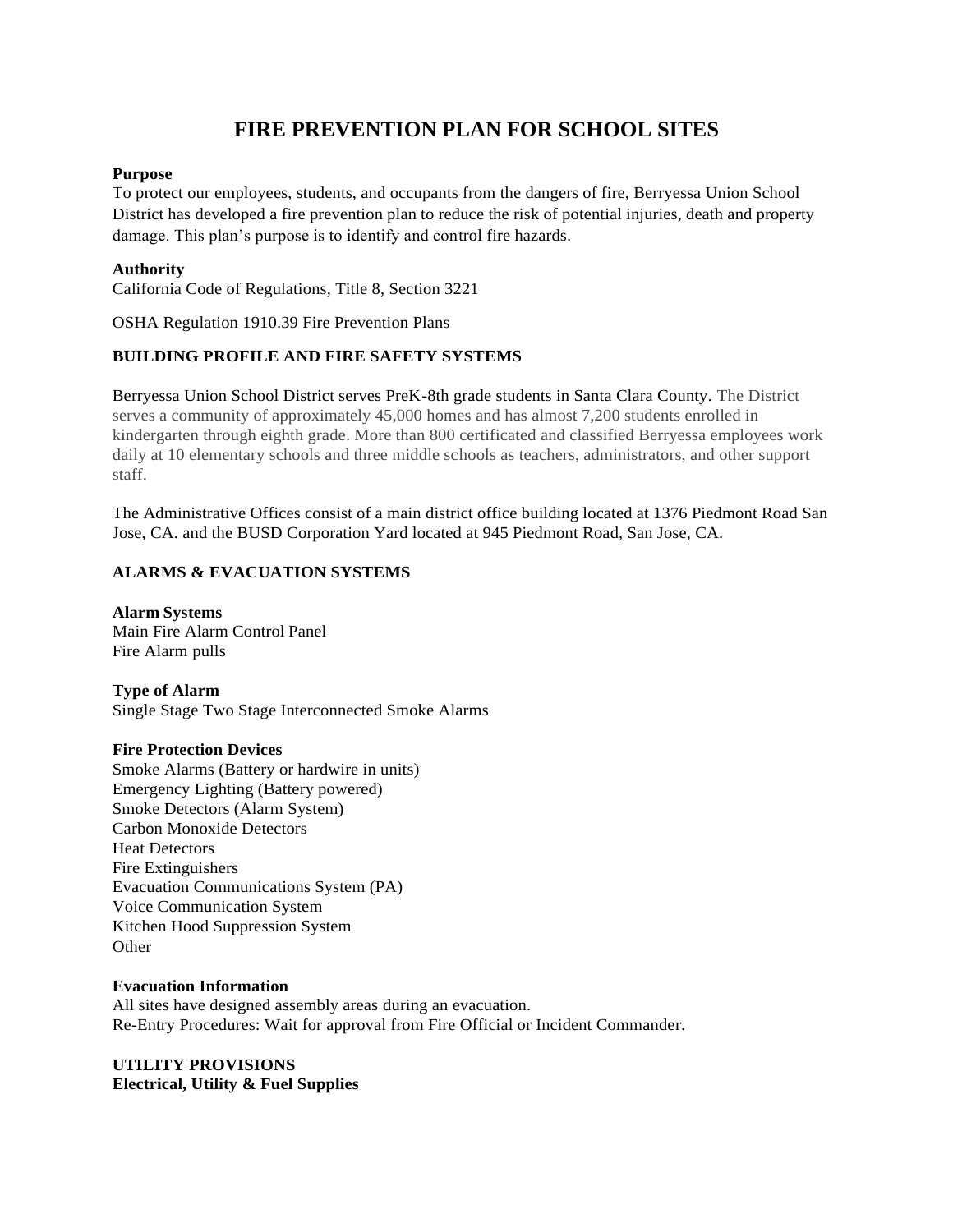Water Main Shut off Main Electrical Shut off Natural Gas Shut off Fuel Oil/Diesel Shut off

#### **REFUSE**

Garbage Location: Parking Lot area

# **EMERGENCY CONTACTS AND KEYHOLDERS**

Dan Norris, Director of MOT 945 Piedmont Road San Jose, CA 95132 (408) 923-1892 Office

## **EMERGENCY PROCEDURES**

The actions to be taken by staff in emergency situations.

# **IN CASE OF FIRE**

UPON DISCOVERY OF FIRE:

- LEAVE FIRE AREA IMMEDIATELY
- CLOSE DOORS
- SOUND FIRE ALARM
- $\bullet$  CALL 911
- LEAVE BUILDING VIA NEAREST EXIT

## UPON HEARING FIRE ALARM

- LEAVE BUILDING VIA NEAREST EXIT
- CLOSE DOOR BEHIND YOU

#### **C A U T I O N**

IF SMOKE IS HEAVY IN THE CORRIDOR IT MAY BE SAFER TO STAY IN YOUR AREA. CLOSE DOOR AND ATTEMPT TO SEAL OFF ANY CRACKS. IF YOU ENCOUNTER SMOKE IN THE STAIRWAY, USE ALTERNATE EXIT.

#### **FIRE EXTINGUISHMENT, CONTROL OR CONFINEMENT**

Upon discovery of a small fire and only if you are trained in the use of portable fire extinguishing equipment, attempt to extinguish the fire. (Note: this is a voluntary act). In the Event a small fire cannot be extinguished with the use of a portable fire extinguisher or if the smoke presents a hazard to the operation, then the door to the area should be closed to confine and contain the fire, leave the fire area, ensure that the Fire Department has been notified and wait for the Fire Department.

## **FIRE HAZARDS**

In order to avoid fire hazards in the building:

- Do not put burning materials into garbage cans
- Avoid unsafe cooking practices.
- Do not use unsafe electrical appliances, frayed extension cords, or overloaded outlets
- Properly store flammable materials in approved containers and locked, metal cabinets.

In general, students and staff are advised to:

- Keep fire routes clear
- Know where the alarm pull stations and exits are located.
- In the case of an emergency call 911.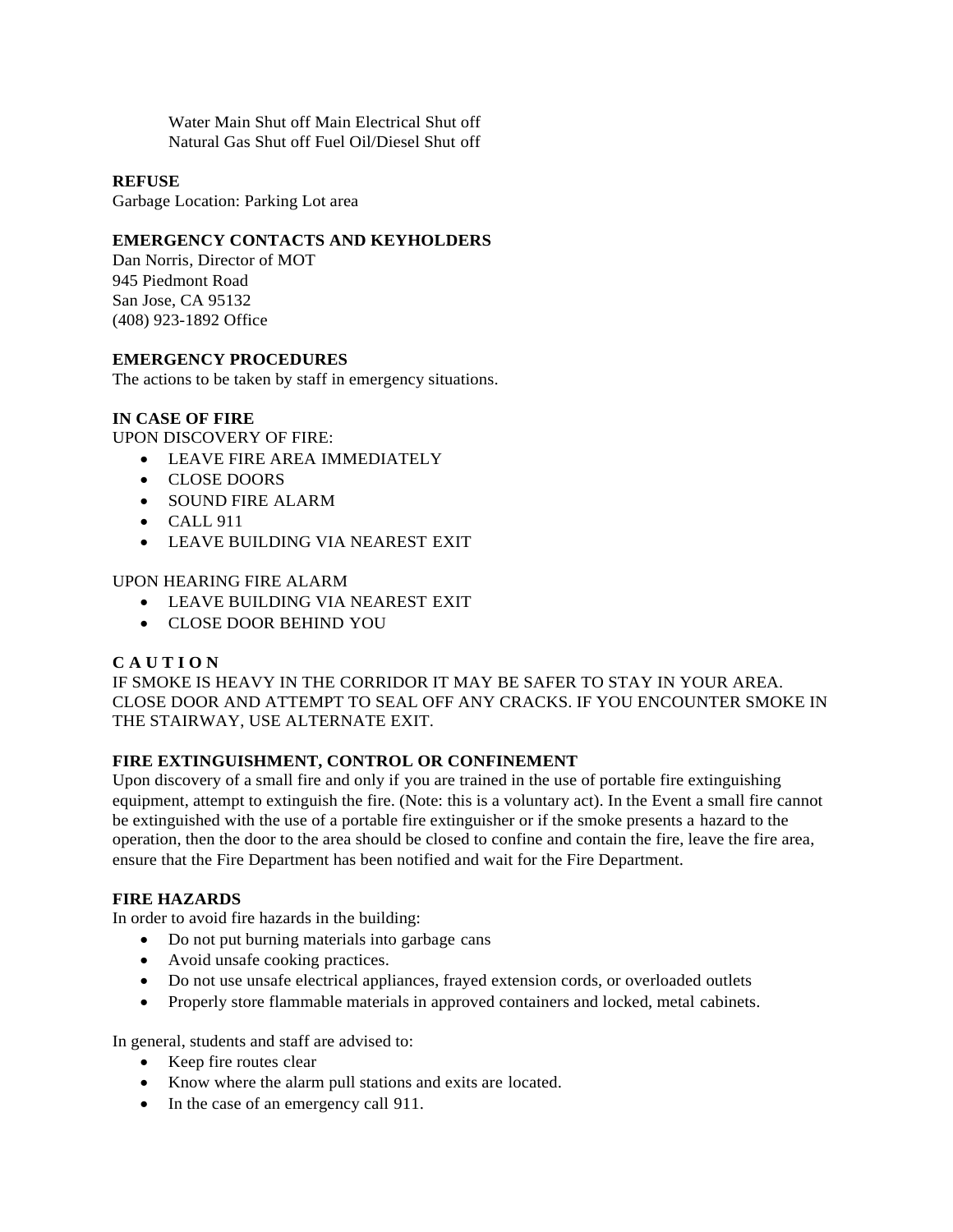- Know the correct building address.
- Use good house keeping

# **FIRE ALARM PROCEDURES FOR CUSTODIAN OR HIS DESIGNATE**

- Ensure that the fire alarm has been activated
- Notify the Principal of the emergency conditions

#### **TELEPHONE: 9-1-1**

- Upon arrival of the fire fighters, inform the fire officer regarding conditions of the building
- Provide access and vital information to the firefighters (e.g. master keys for classrooms, service rooms, etc.)

# **SEE THAT THE FIRE ALARM SYSTEM IS NOT SILENCED UNTIL THE FIRE DEPARTMENT HAS RESPONDED AND THE CAUSE OF THE ALARM HAS BEEN INVESTIGATED**.

 Silence and reset the fire alarm systems at the fire alarm control panel when directed to do so by the Fire Department. **THE FIRE DEPARTMENT WILL NOT SILENCE OR RESET THE FIRE ALARM SYSTEM.** The fire alarm control panel has alarm silencing and alarm reset buttons.

# **THE SCHOOL PRINCIPAL** IS RESPONSIBLE FOR THE FOLLOWING:

In the event of a fire:

- Ensure that the fire alarm has been activated
- Notify the Fire Department of the emergency
- **DIAL: 9-1-1**
- Arrange for the custodian or his designate to contact the Fire Department in your absence
- Supervise the evacuation of the students
- See that the alarm system is not silenced until the Fire Department has responded and the cause of the alarm has been investigated.

#### **IN GENERAL:**

- Keep doors to stairways closed at all times. Use of wedges to hold corridor and stairwell doors open is prohibited.
- Keep stairways, landings, hallways, passageways and exits inside and outside, clear of any obstructions at all times.
- Do not permit combustible waste materials to accumulate in quantities or locations which will constitute a fire hazard.
- Promptly remove all combustible waste from all areas where waste is placed for disposal.
- Keep access roadways, fire routes and fire routes clear and accessible for Fire Department use.
- Have a working knowledge of the fire alarm system and how to reset the fire alarm panel.
- In the event of any shutdown of fire protection equipment notify the Fire Department and your Principal/Manager and patrol the hallways once every hour.

#### **PARTICIPATE IN FIRE DRILLS:**

- Students and staff participation in the fire drill is mandatory
- Emergency procedures must be followed at all times.
- Follow the Incident Command System established by each site.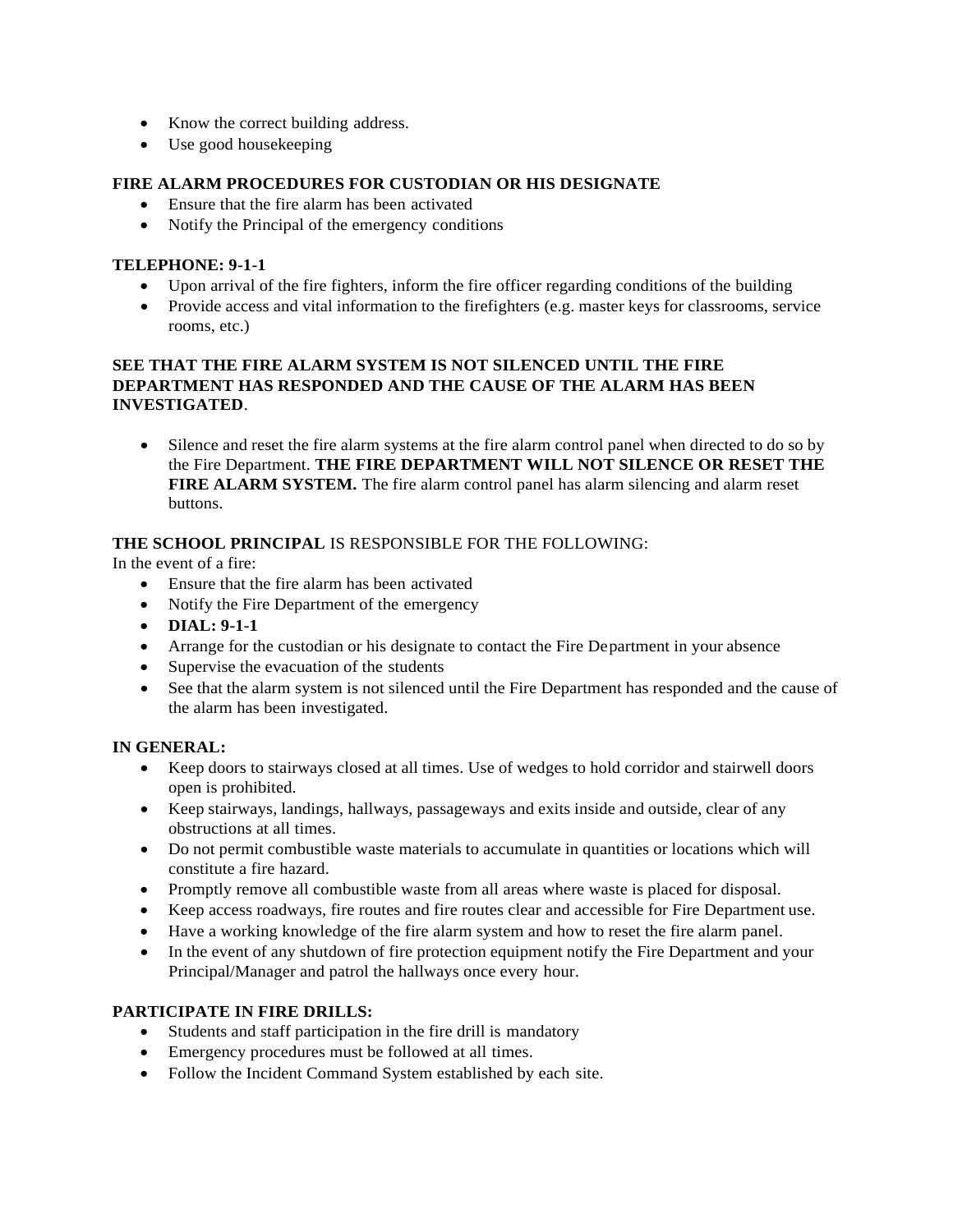- Assure that checks, inspections and tests, as required by the fire code, are completed on schedule and that records are retained.
- Notify the Chief Fire Official regarding changes in the Fire Safety Plan.
- Be in complete charge of the approved Fire Safety Plan and the specific responsibilities of the personnel.
- Educate and train staff on emergency evacuation procedures, fire safety equipment and alternate exits in the case the main exit is blocked.
- A schematic and emergency procedure has been prepared and posted by each exit which shows type, location and operation of fire emergency systems, exits and evacuation staging areas.
- The Fire Prevention Plan is posted on the Berryessa Union School District website.
- A procedure is in place to evacuate endangered occupants such as individuals with special needs and include alternate means of egress for all persons involved.

# **TRAINING OF STAFF**

All staff will be trained on fire prevention and evacuation procedures annually. Drills will be conducted periodically throughout the year.

#### RENTAL OR EXTRA-CURRICULAR OCCUPANTS:

#### In the event of a fire:

- Ensure that the fire alarm has been activated.
- Supervise the evacuation of people in your responsibility. Do not let visitors leave.
- Perform head counts to ensure all people are accounted for
- Report to the Incident Commander or Fire Chief any discrepancies

#### **FIRE DRILLS**

The purpose of a fire drill is to ensure that the students and staff are familiar with emergency evacuation procedures, resulting in orderly evacuation with efficient use of exit facilities. Fire drill procedures address student and staff accountability in an evacuation. The site Incident Command System must be followed.

- Teachers and students should use an alternate exit for one of the required drills in order to simulate a real emergency.
- Debrief after a drill with staff to strengthen the evacuation procedure.
- Fire Drills must be conducted for each site in accordance with the frequencies stated in the fire code.
- A Fire Drill Record must be kept and retained at the site for 12 months.

# **ALTERNATIVE MEASURES FOR OCCUPANT FIRE SAFETY**

In the event of any shutdown of fire equipment and systems, the principal or teacher-in-charge shall notify the building occupants and post instructions on each floor in front of the elevator(s) or by the area affected

The Principal or teacher-in-charge shall notify the fire alarm system monitoring company that here is malfunctioning equipment or systems.

# **MAINTENANCE PROCEDURES FOR FIRE PROTECTION SYSTEM**

# **CHECK, INSPECT, TEST REQUIREMENTS OF THE FIRE CODE.**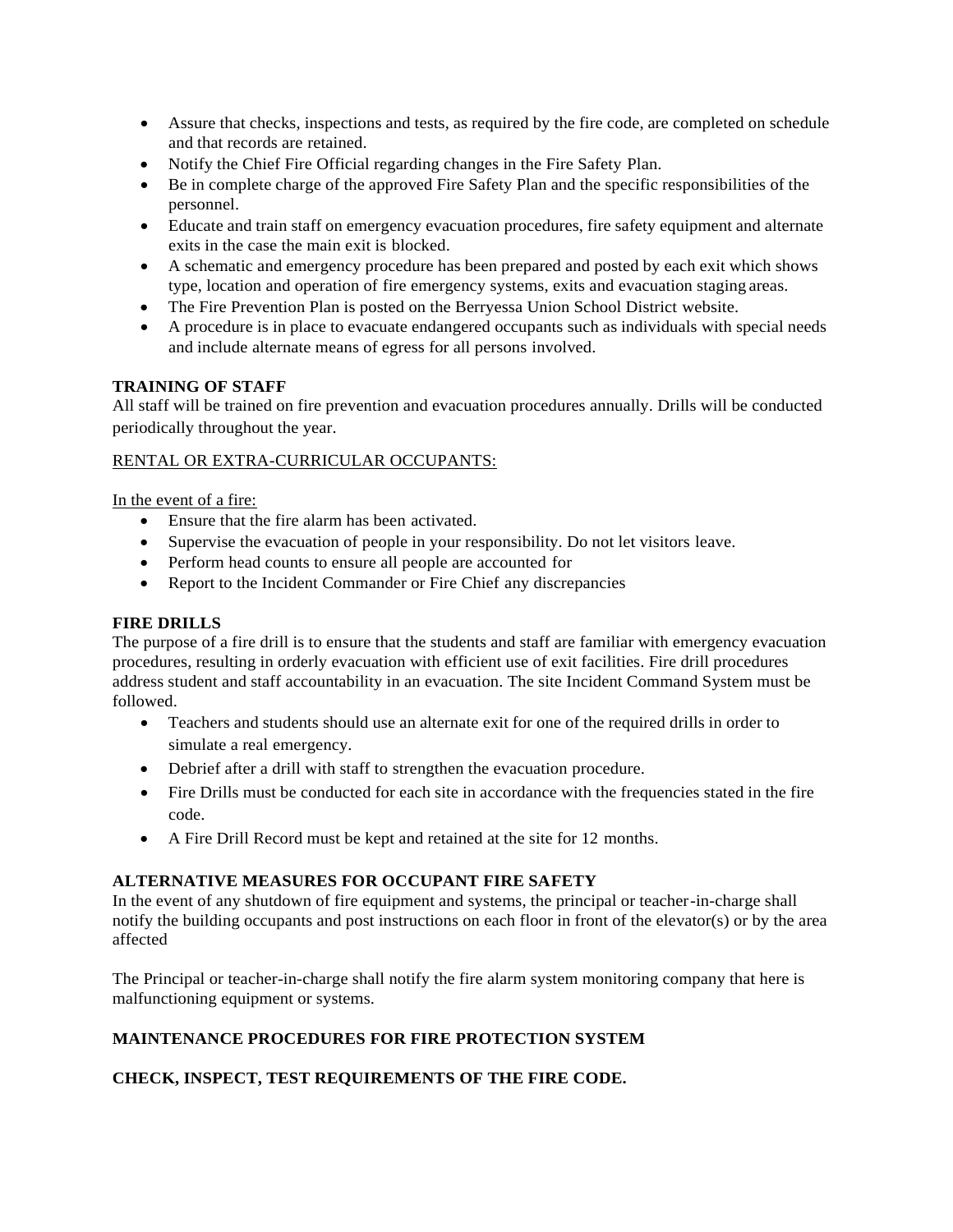According to the Fire Code, all records of tests and corrective measures will be retained for a period of two years after they are made.

# **PORTABLE FIRE EXTINGUISHERS**

#### **Task Inspection**

- Inspect all portable fire extinguishers monthly
- Fire Department inspection Annually

# **FIRE ALARM SYSTEMS**

# **Task Inspection**

- Check fire alarm AC power lamp and trouble light.
- Check trouble conditions. Check central alarm and control facility

# **MEANS OF EGRESS**

#### **Task Inspection**

- Inspect all doors in fire separations
- Check all doors in fire separations to ensure that they are closed.
- Maintain exit signs to ensure that they are clear and legible.
- Maintain exit lights to ensure that they are illuminated and in good repair.
- Maintain corridors free of obstructions

#### **FIRE DEPARTMENT ACCESS**

#### **Task Inspection**

Ensure streets, yards and private roadways provided for Fire Department access are kept clear.

# **SERVICE EQUIPMENT, DUCTING, AND CHIMNEYS**

#### **Task Inspection**

- Check hoods, filters and ducts subject to accumulation of combustible deposits and clean as
- necessary
- Inspect disconnect switches for mechanical HVAC units.
- Inspect controls for air handling systems used for venting

#### **FIRE PROTECTION MEASURES**

In the event of fire the purpose of a fire alarm system is to alert all the occupants of the building that an emergency of fire exists, so that such occupants may put into practice the measures required by the Fire Safety Plan.

All fire alarm systems shall be maintained in full operation condition at all times. A single stage system sounds a general alarm throughout the facility that may require total evacuation of the building. A manual pull station or heat monitor activates operation of the fire alarm.

#### EXITS

An exit is that part of a means of egress that leads from the floor area. It serves to a public thoroughfare or to an approved open space. Walls, floors, doors and other means provide a protected path necessary for occupants to proceed with reasonable safety to a place of refuge.

#### FIRE DEPARTMENT ACCESS

Fire Department access allows firefighters and their equipment to gain access to the building. Vehicles parked in a fire route, excessive vegetation, and other forms of obstructions to access routes, fire hydrants